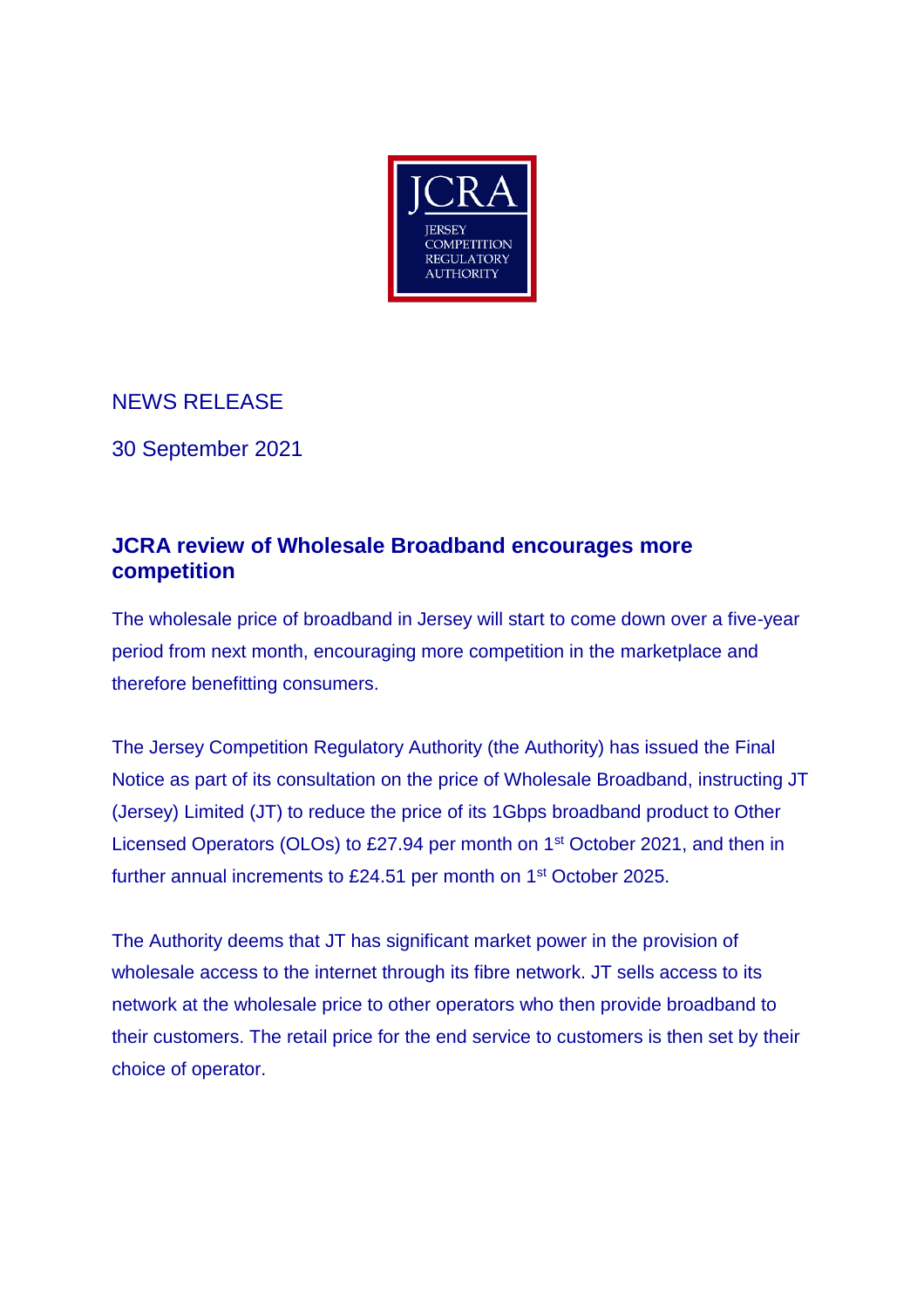As a result of the Authority's 'Wholesale broadband access services: price review', consumers will benefit from the reduction in wholesale prices and another OLO has been attracted to the market.

Tim Ringsdore, CEO of the Authority said, "We are delighted with the outcome of this process, which will not only result in lower prices for consumers, but it also supports the government's aim of controlling inflation. It's pleasing to see Airtel-Vodafone entering the market to offer greater competition and new fixed broadband solutions. Access to the internet is fundamental for all consumers and by conducting this review we have ensured that the price at which people do that is competitive and fair. We expect that all operators will pass this price reduction on to their customers."

Sid Ahlawat, CEO of Airtel-Vodafone said, "It has always been our intention to enter the fixed broadband market but the outcome of this review by the Authority has given us further confidence and the ability to offer value and choice in this space, much in the same way we have done with mobile technology."

Paul Acton, Chief Executive of Sure Jersey said "Sure has offered broadband services in Jersey since 2009 and has been pushing for JT to offer reduced wholesale prices for several years, to pass those benefits on to its customers. Sure also advocated for a more flexible range of broadband services in the market so that it could offer more affordable packages to meet our customers' needs. We therefore welcomed the introduction of bitstream last year and are pleased that the JCRA's market review has now resulted in lower wholesale prices, meaning that we will be able to introduce lower-priced options into our already competitively priced broadband product range. We look forward to offering these reduced-cost broadband services to customers in the Jersey market in the near future."

Daragh McDermott MD Channel Islands said: "JT has invested close to £50m in Jersey's full fibre broadband network, which has already served the island well through the pandemic to date and was recently ranked as the fastest in the world. Other operators have been able to offer their services over that network right from the start and JT welcomes that fair competition, as well as the choice it brings to